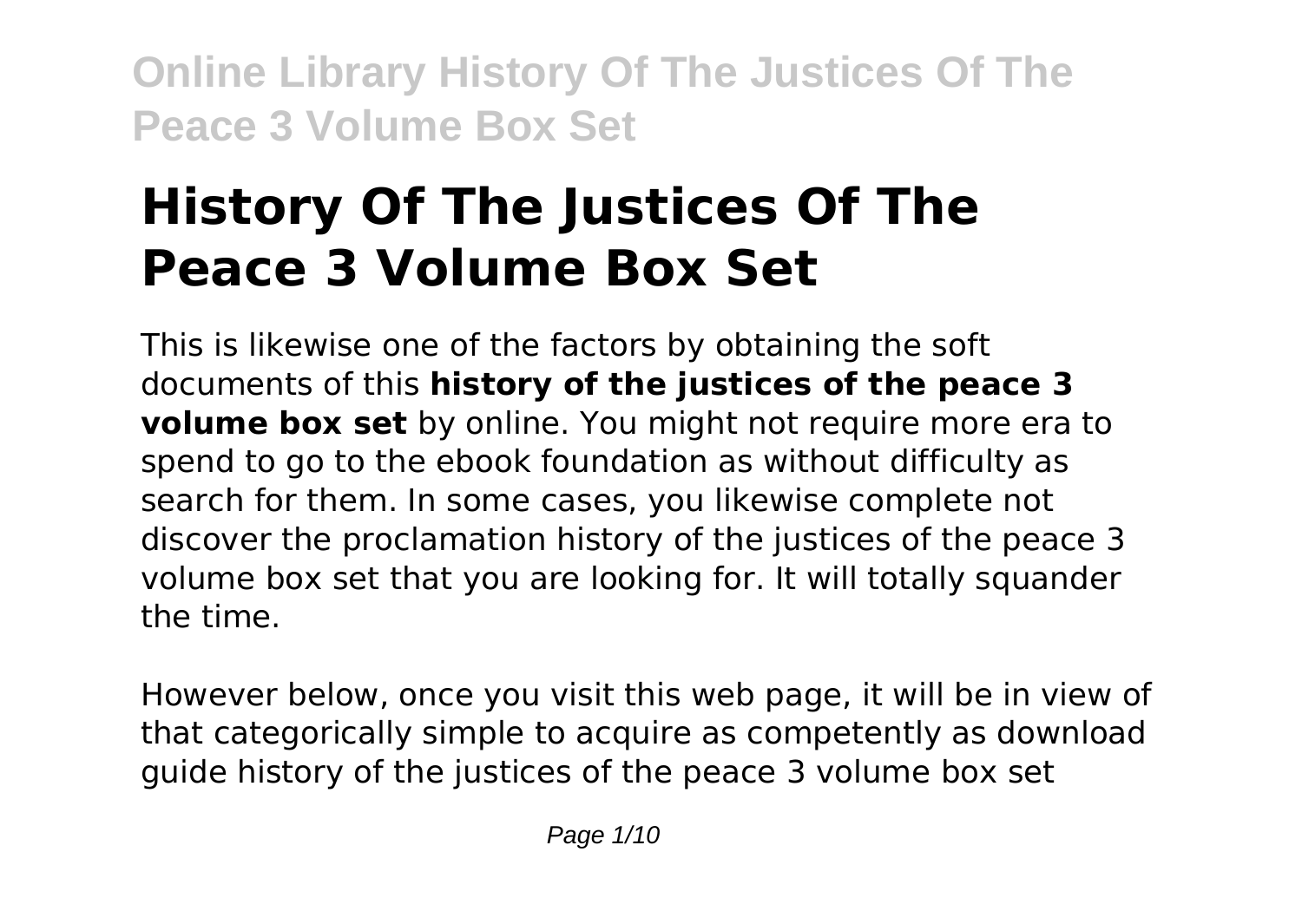It will not bow to many get older as we explain before. You can get it even if comport yourself something else at home and even in your workplace. as a result easy! So, are you question? Just exercise just what we allow below as skillfully as review **history of the justices of the peace 3 volume box set** what you in the manner of to read!

Learn more about using the public library to get free Kindle books if you'd like more information on how the process works.

#### **History Of The Justices Of**

Through the Judiciary Act of 1789, Congress specified the Court's original and appellate jurisdiction, created thirteen judicial districts, and fixed the number of justices at six (one chief justice and five associate justices).

### List of justices of the Supreme Court of the United States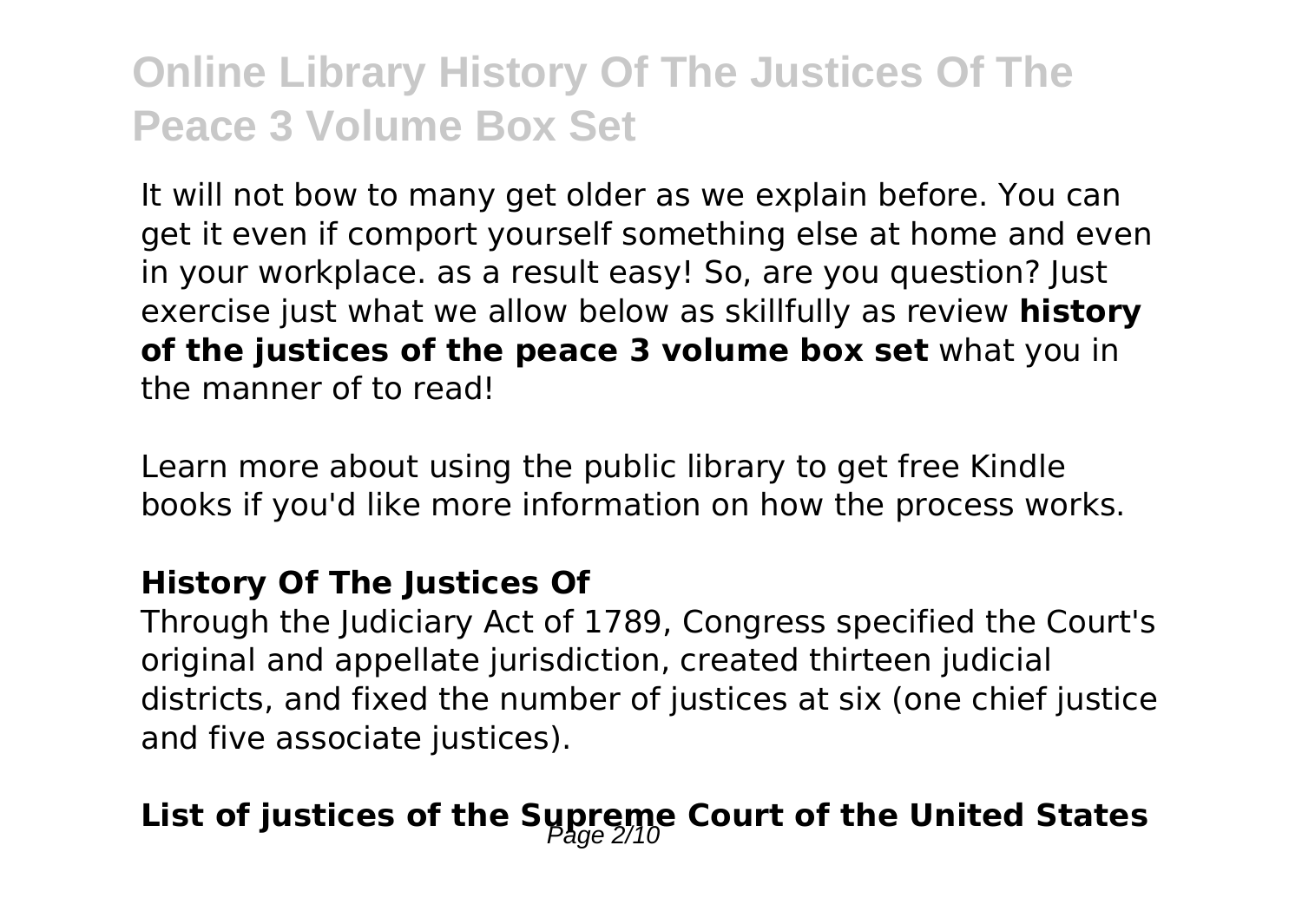**...**

The history of the Supreme Court The first Supreme Court session was on Feb. 1, 1790, and George Washington, the first president of the United States, appointed six justices to the court. According...

**History of the Supreme Court: Why do 9 justices serve ...**

The Judicial Branch is a history of the Supreme Court of the United States, organized by Chief Justice. The Supreme Court of the United States is the only court specifically established by the Constitution of the United States, implemented in 1789; under the Judiciary Act of 1789, the Court was to be composed of six members—though the number of justices has been nine for most of its history, this number is set by Congress, not the Constitution. The court convened for the first time on ...

### **History of the Supreme Court of the United States -**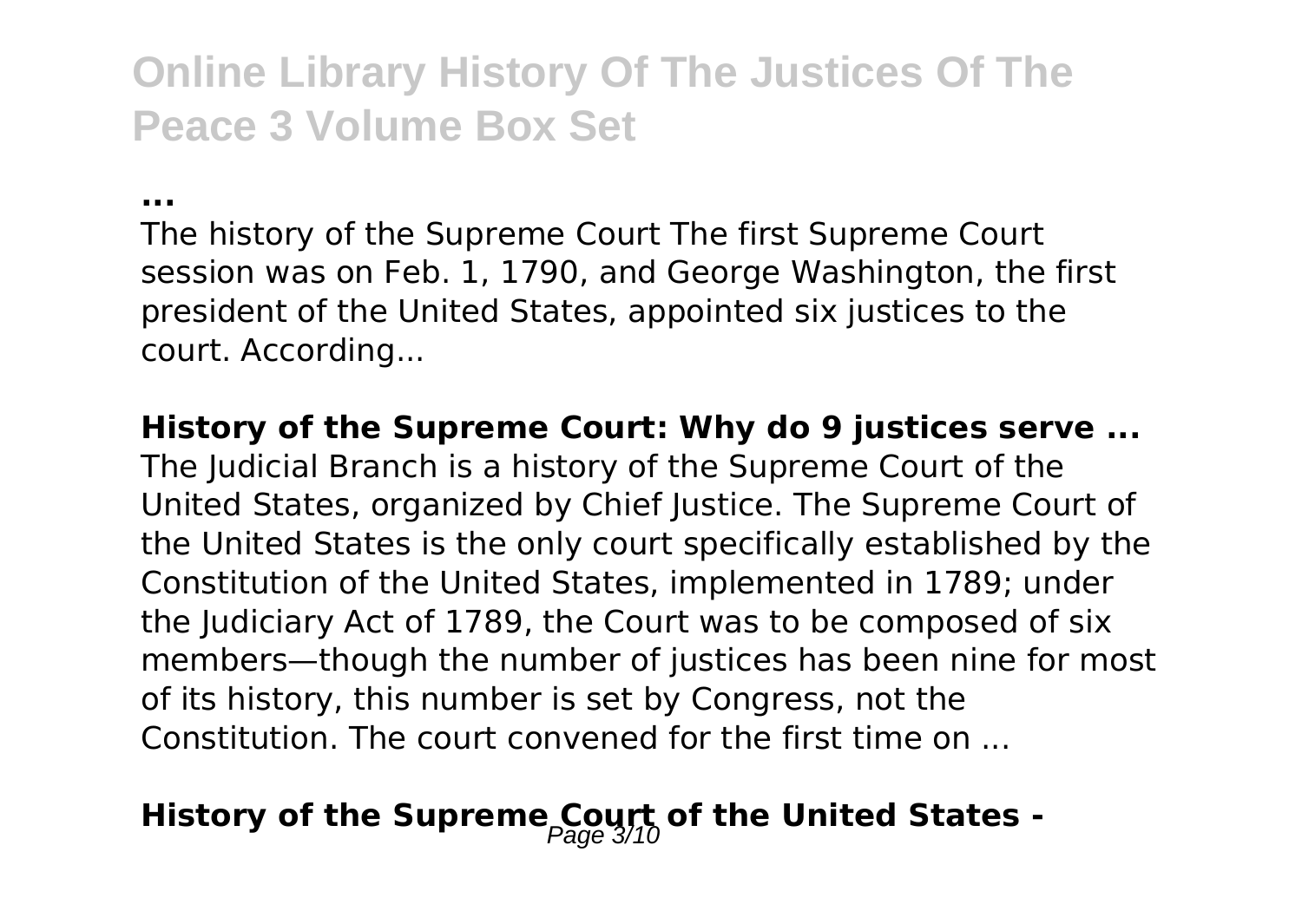### **Wikipedia**

The Constitution did not and still does not specify the number of Supreme Court justices. The Judiciary Act of 1789 set the number at six. As the nation expanded westward, Congress added justices as needed to deal with cases from the growing number of judicial circuits; from seven in 1807 to nine in 1837 and to ten in 1863. In 1866, Congress—at the request of Chief Justice Salmon P. Chase —passed an act stipulating that the next three justices to retire would not be replaced, thus ...

#### **Current U.S. Supreme Court Justices & History**

Two years later, the first Congress passed the Judiciary Act of 1789 —signed into law by George Washington on September 24, 1789—which established a court of six justices responsible for ensuring...

### Why the U.S. Supreme Court has nine justices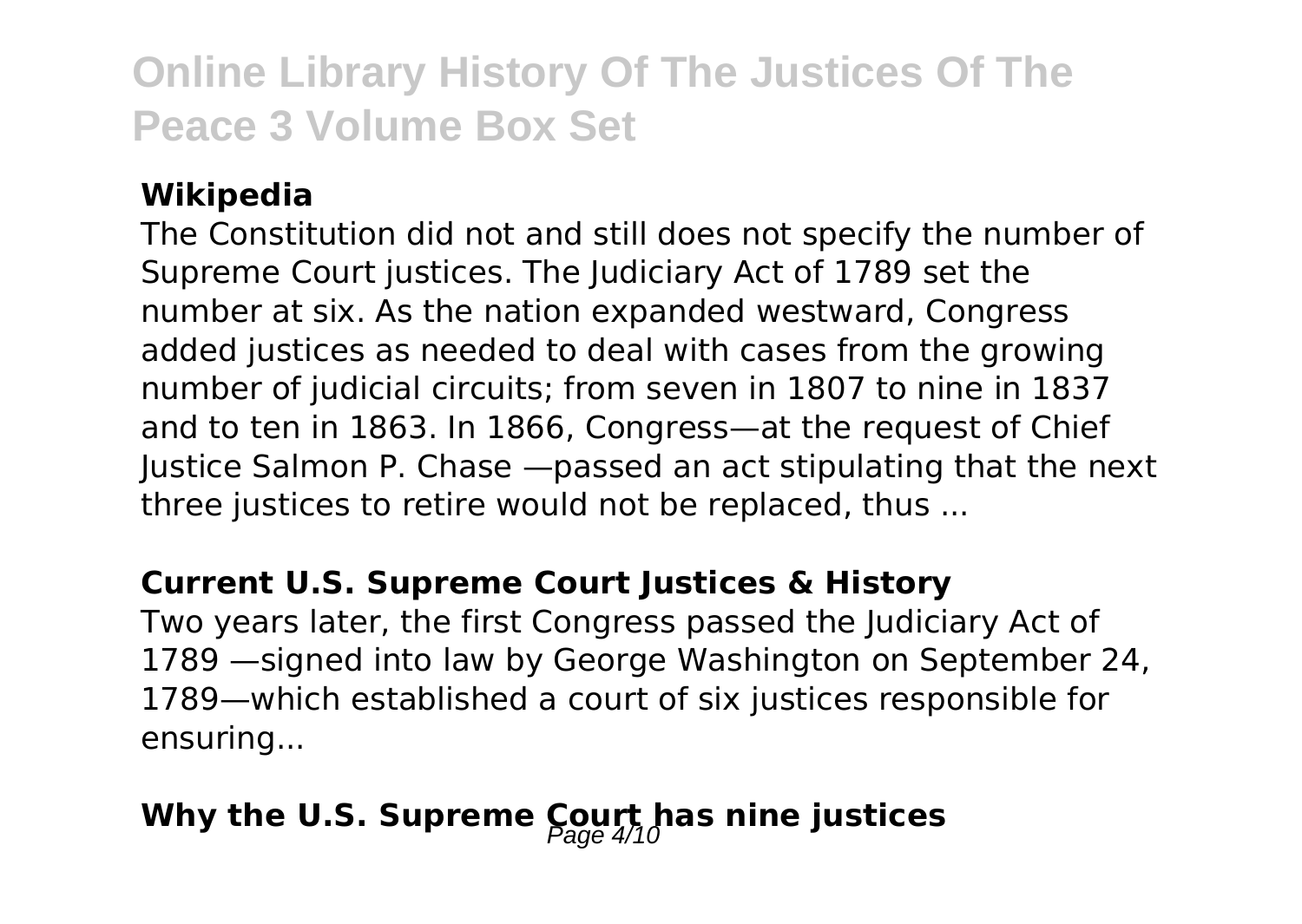Only since 1869 have there consistently been nine justices appointed to the Supreme Court. Before that, Congress routinely changed the number of justices to achieve its own partisan political...

### **Why Do 9 Justices Serve on the Supreme Court? - HISTORY**

Though the first court comprised of six justices, Congress altered the number of Supreme Court seats — from a low of five to a high of 10 — six times over the years. In 1869, Congress set the...

#### **Supreme Court - HISTORY**

In all, there were five Jewish justices in the period up to 1970. Anti-Semitism accompanied the appointment of the Supreme Court's first lewish justice, Louis Brandeis. AP Photo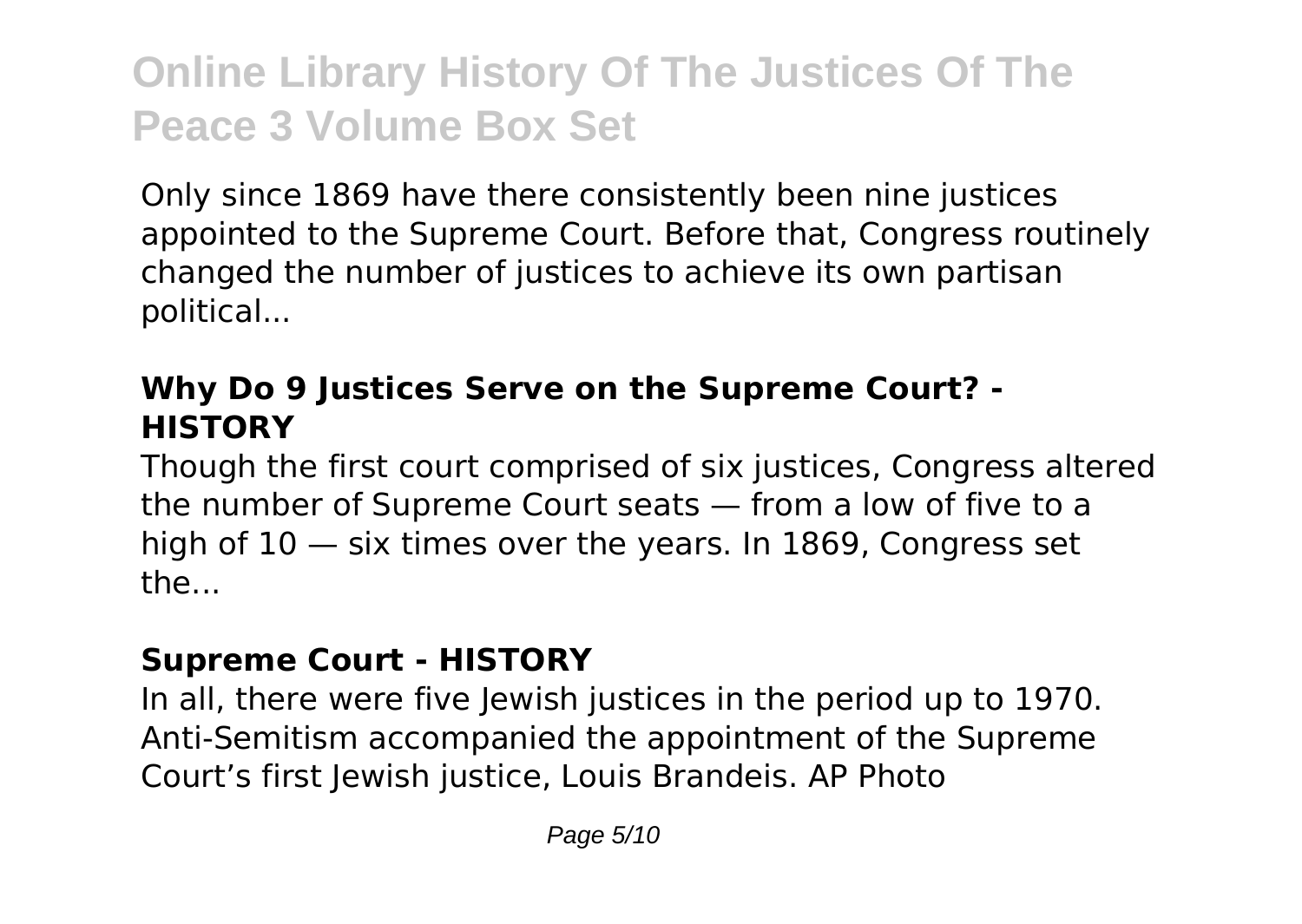**Religious identity and Supreme Court justices – a brief ...** As established by the Judiciary Act of 1869, the Court normally consists of the Chief Justice of the United States and eight associate justices who are nominated by the president and confirmed by the Senate. The justices base their decisions on their interpretation of both legal doctrine and the precedential application of laws in the past.

### **Ideological leanings of United States Supreme Court justices**

The title justice of the peace derives from 1361, in the reign of Edward III. The "peace" to be guarded is the sovereign's, the maintenance of which is the duty of the Crown under the royal prerogative. Justices of the peace still use the power conferred or re-conferred on them since 1361 to bind over unruly persons "to be of good behaviour". The bind over is not a punishment, but a preventive measure, intended to ensure that people thought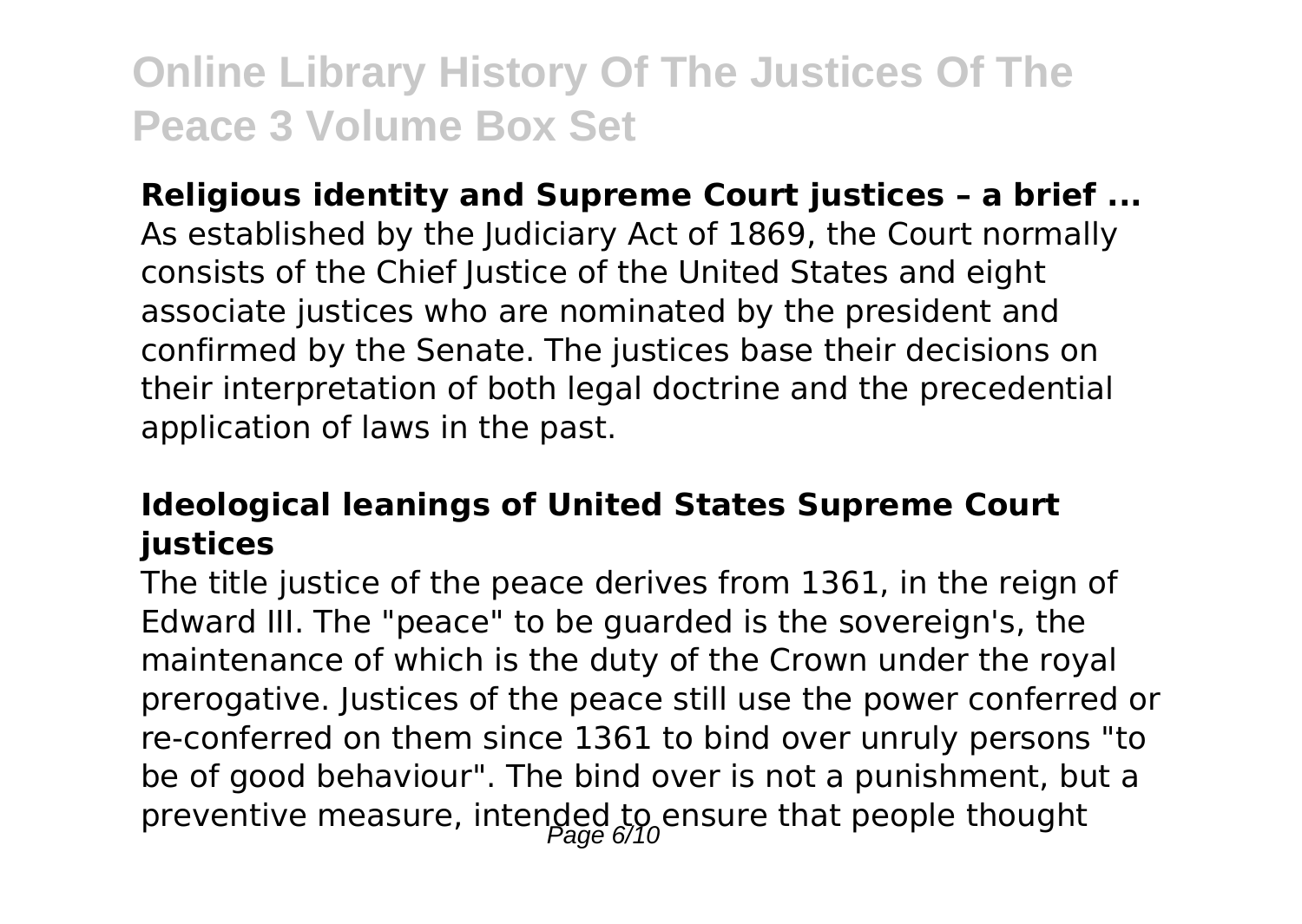likely to offend will not do so.

### **Justice of the peace - Wikipedia**

Nine Justices make up the current Supreme Court: one Chief Justice and eight Associate Justices. The Honorable John G. Roberts, Jr., is the 17th Chief Justice of the United States, and there have been 103 Associate Justices in the Court's history.

#### **Justices - Supreme Court of the United States**

As the first President of the United States, George Washington had the luxury of appointing all the initial justices of the Supreme Court. But Jefferson, as the third President of the US, entered...

### **History of the Midnight Justices: Who Appoints the Supreme ...**

Among the many topics senators asked Supreme Court nominee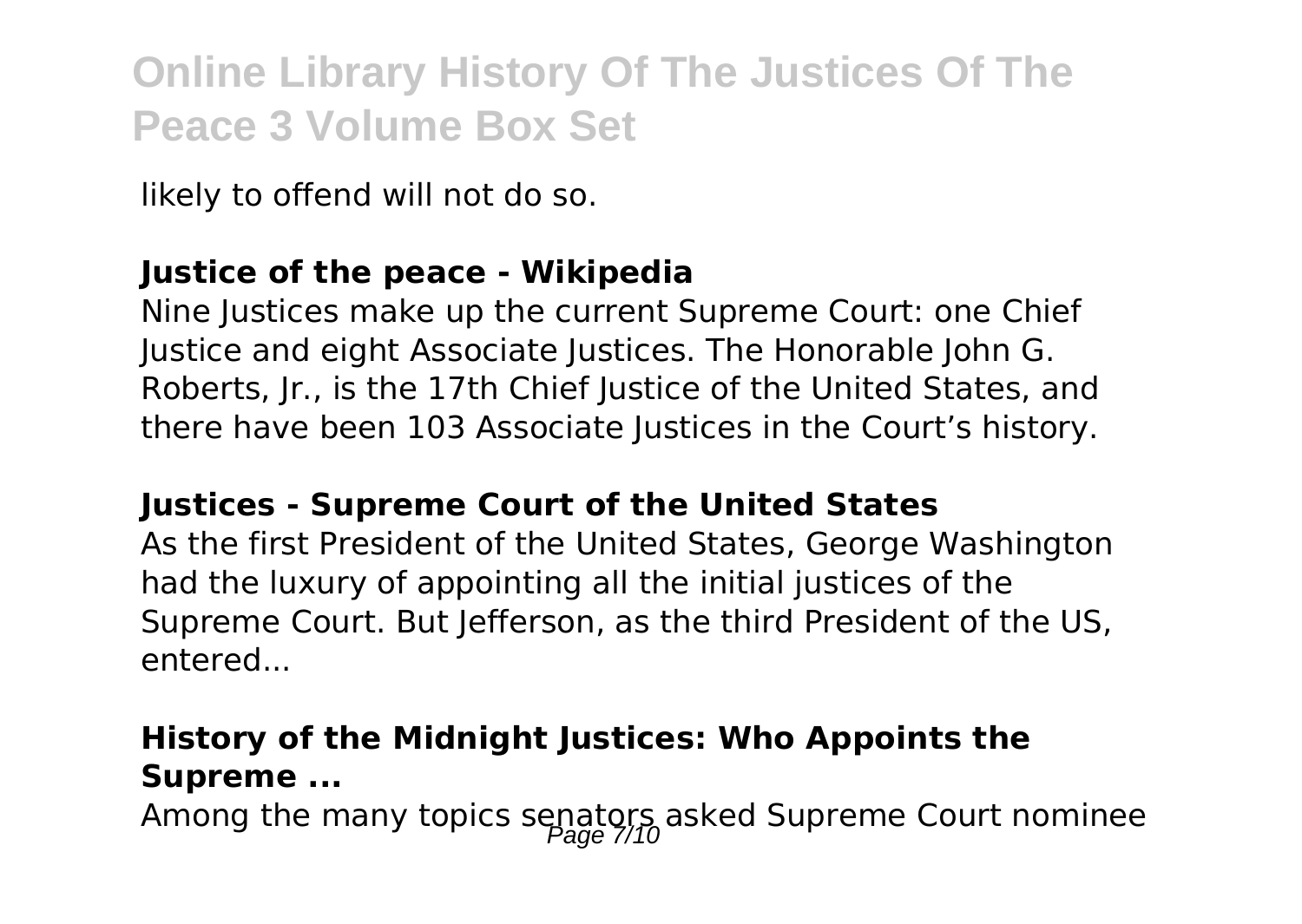Amy Coney Barrett about during hearings earlier this month was the history of the justices' black robes.

### **Supreme Tradition: The story of justices' black robes | WGN-TV**

History of the Department of Justice. A historical timeline created to celebrate the 150th anniversary of the creation of the Department of Justice, spanning from its beginnings in 1789 to the Department's founding in 1870 to today. Eighty-five distinguished Americans have served as Attorney General.

### **History of the Department of Justice | Department of Justice**

At its founding, the court was made up of almost entirely Protestant members, and a majority of the 114 justices throughout history have been Protestants. The court today, which also has five...  $_{\text{Paqe 8/10}}$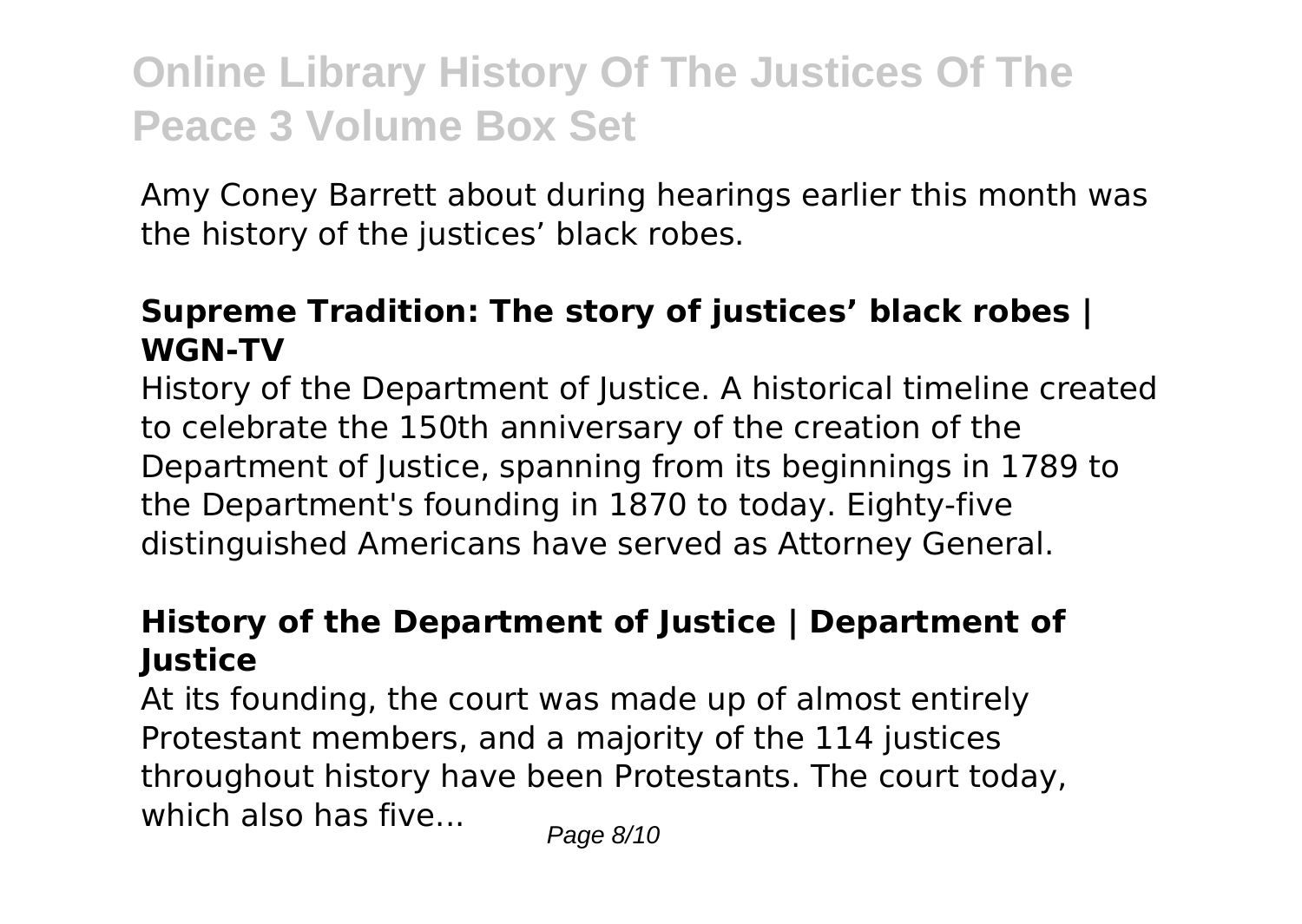### **There have been 114 Supreme Court justices in history ...**

Our western legal system evolved from the need to tame wild justice that was tearing apart early civilization. Justice as we know it dates back to sixth century B.C. Athens with the genius of Solon.

#### **A History of Justice: Origins of Law and Psychiatry**

The first six justices of the Court were all appointed in 1875 by Governor General the Earl of Dufferin, on the advice of Prime Minister Alexander Mackenzie.

### **List of Justices of the Supreme Court of Canada - Wikipedia**

The Judiciary Act of 1789 established the federal judiciary. The Act set the number of Supreme Court Justices at six (five Associate Justices and one Chief Justice). It also mandated that